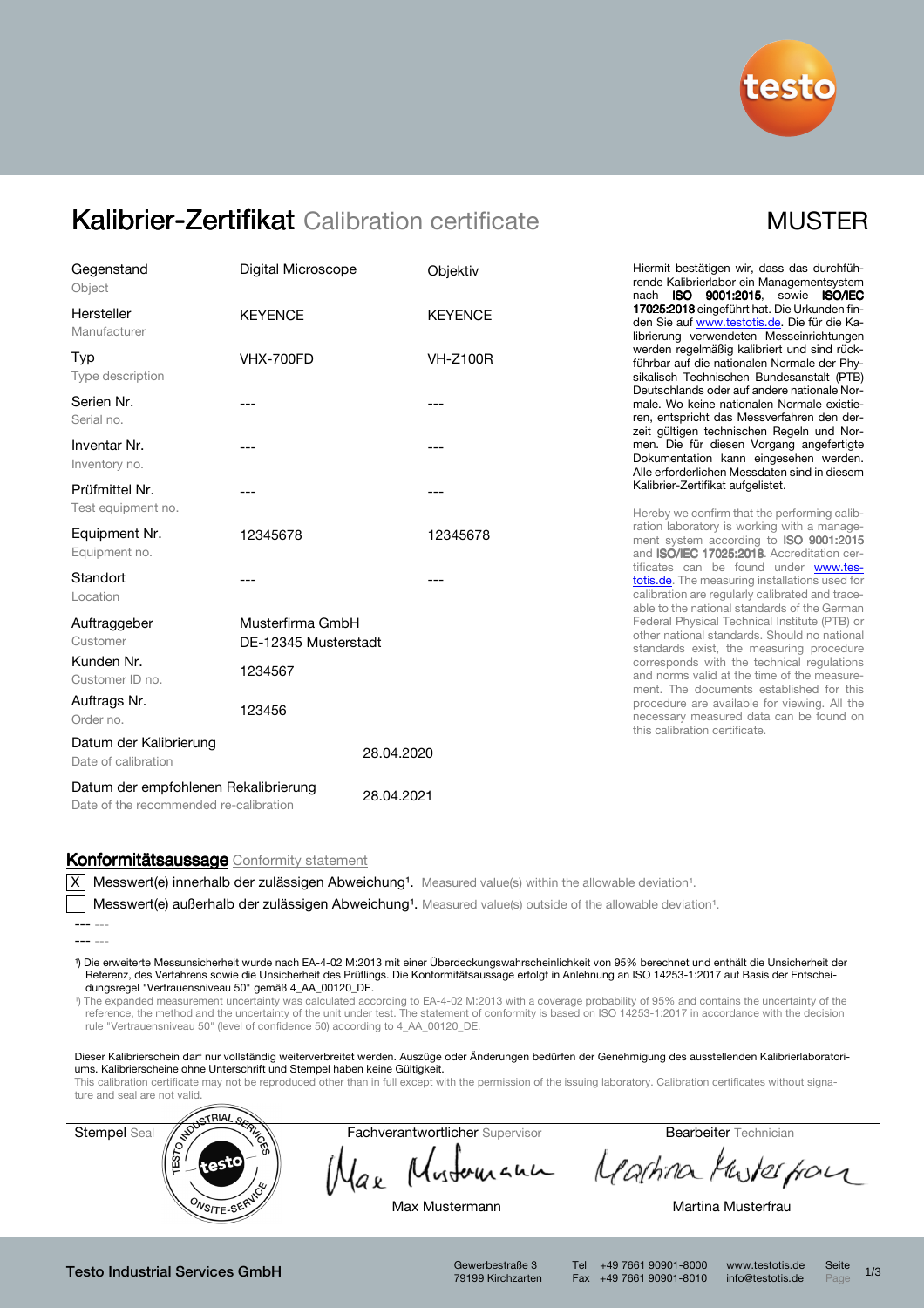

# Kalibrier-Zertifikat Calibration certificate MUSTER

### **Messeinrichtungen** Measuring equipment

| <b>Messeinrichtungen</b> Measuring equipment                                                                                                                              |                    |                                                                                                    |                                                                                                                                                                                          |                     |           |                 |          |
|---------------------------------------------------------------------------------------------------------------------------------------------------------------------------|--------------------|----------------------------------------------------------------------------------------------------|------------------------------------------------------------------------------------------------------------------------------------------------------------------------------------------|---------------------|-----------|-----------------|----------|
| Referenz                                                                                                                                                                  |                    |                                                                                                    |                                                                                                                                                                                          | Rückführung         | Rekal.    | Zertifikat-Nr.  | Eq.-Nr.  |
| Reference                                                                                                                                                                 |                    |                                                                                                    |                                                                                                                                                                                          | Traceability        | Next cal. | Certificate-no. | Eq.-no.  |
| Glasmaßstab OP-87426 - VHX Glas scale OP-87426 - VHX                                                                                                                      |                    |                                                                                                    |                                                                                                                                                                                          | 12037-01-00 2016-08 | 2021-08   | 2072565         | 12608581 |
| Referenzzertifikate sind auf www.primasonline.com abrufbar Reference certificates are available at www.primasonline.com<br><b>Umgebungsbedingungen</b> Ambient conditions |                    |                                                                                                    |                                                                                                                                                                                          |                     |           |                 |          |
| Temperatur Temperature                                                                                                                                                    | 20,2 °C            |                                                                                                    |                                                                                                                                                                                          | Feuchte Humidity    |           | 49,6 % rF % RH  |          |
| <b>Messverfahren</b> Measuring procedure                                                                                                                                  |                    |                                                                                                    |                                                                                                                                                                                          |                     |           |                 |          |
| Die Kalibrierung erfolgt durch Vergleichsmessung mit der Keyence Software.<br>The calibration takes place according measurement by comparing with the Keyence software.   |                    |                                                                                                    |                                                                                                                                                                                          |                     |           |                 |          |
|                                                                                                                                                                           | Skala A<br>Scale A | Horizontale Richtung<br>horizontal direction                                                       |                                                                                                                                                                                          |                     |           |                 |          |
|                                                                                                                                                                           | Skala B<br>Scale B | $\rightarrow$<br><b>DDD</b><br><b>DDDDD</b><br>.<br><b>BDDDDDD</b><br><b>BDB</b><br>D ID           | $\mathbf G$<br><b>CD</b> O<br>a a a<br><u>THE TELEVISION NEWSFILM IN THE TELEVISION OF THE TELEVISION OF THE TELEVISION OF THE TELEVISION OF THE TELEVIS</u><br>---<br><b>200</b><br>œ e |                     |           |                 |          |
|                                                                                                                                                                           | Skala C<br>Scale C | ۵<br>$\Delta$<br>$\alpha$<br>$\theta$<br>$\mathbf{a}$<br>$\mathbf{a}$<br>$\mathbf{a}$<br>$\bullet$ | CDCD<br>$\Omega$<br>$\mathbf{a}$<br>D                                                                                                                                                    |                     |           |                 |          |

Ort der Kalibrierung Location of calibration

H+K, Aldingen, Labor

### **Messunsicherheit** Measurement uncertainty

 $U = 3 \mu m$ 

Tel +49 7661 90901-8000 www.testotis.de Seite 2/3 Fax +49 7661 90901-8010 info@testotis.de Page